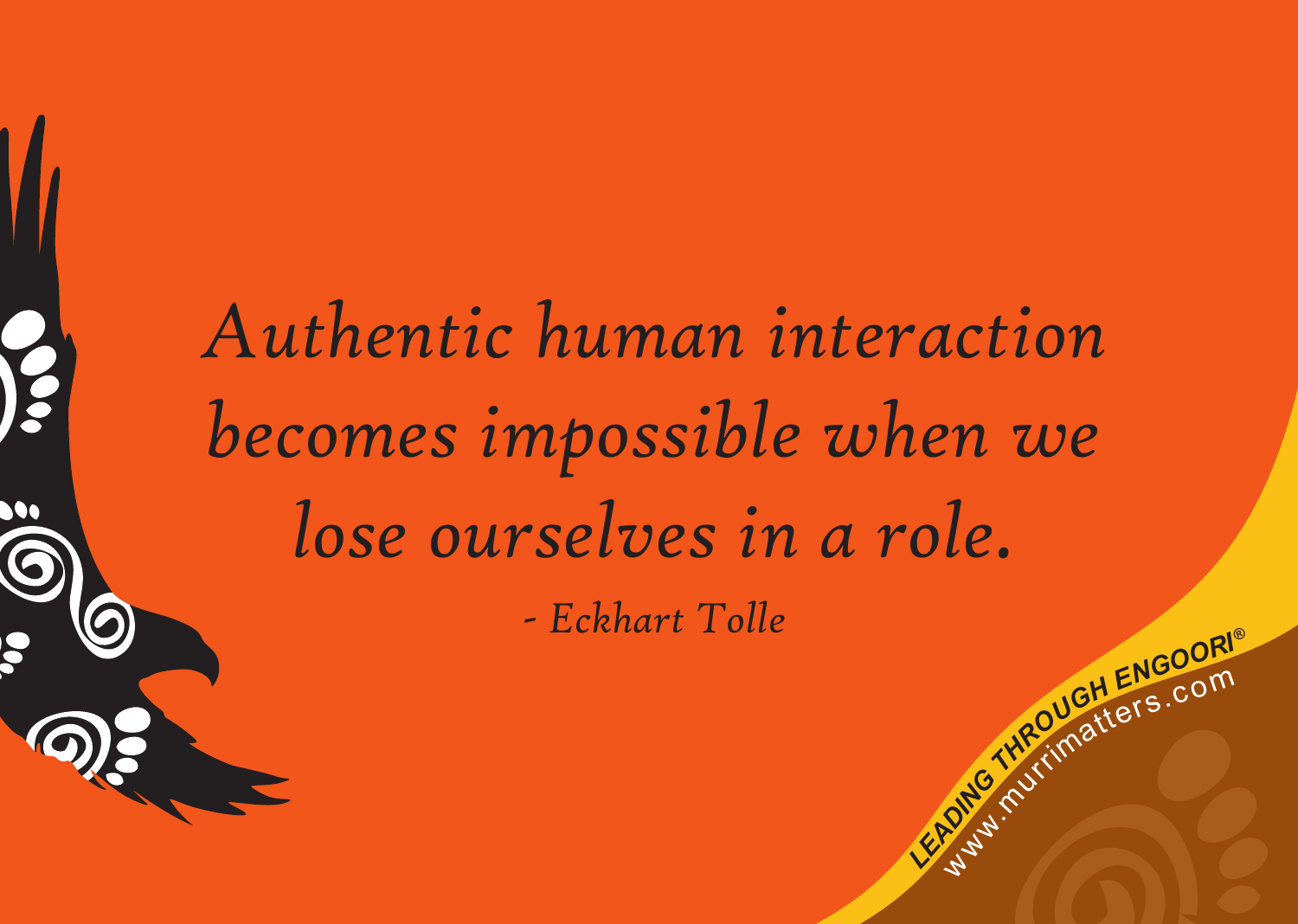**C**<br>Like *dia conditional ENGOORI®* meurditers.com *There is no 'I' without a 'We'. They are of the same phenomena - RELATIONSHIPS - identity and diversity emerge through relationships. - Ralph Stacey 2005*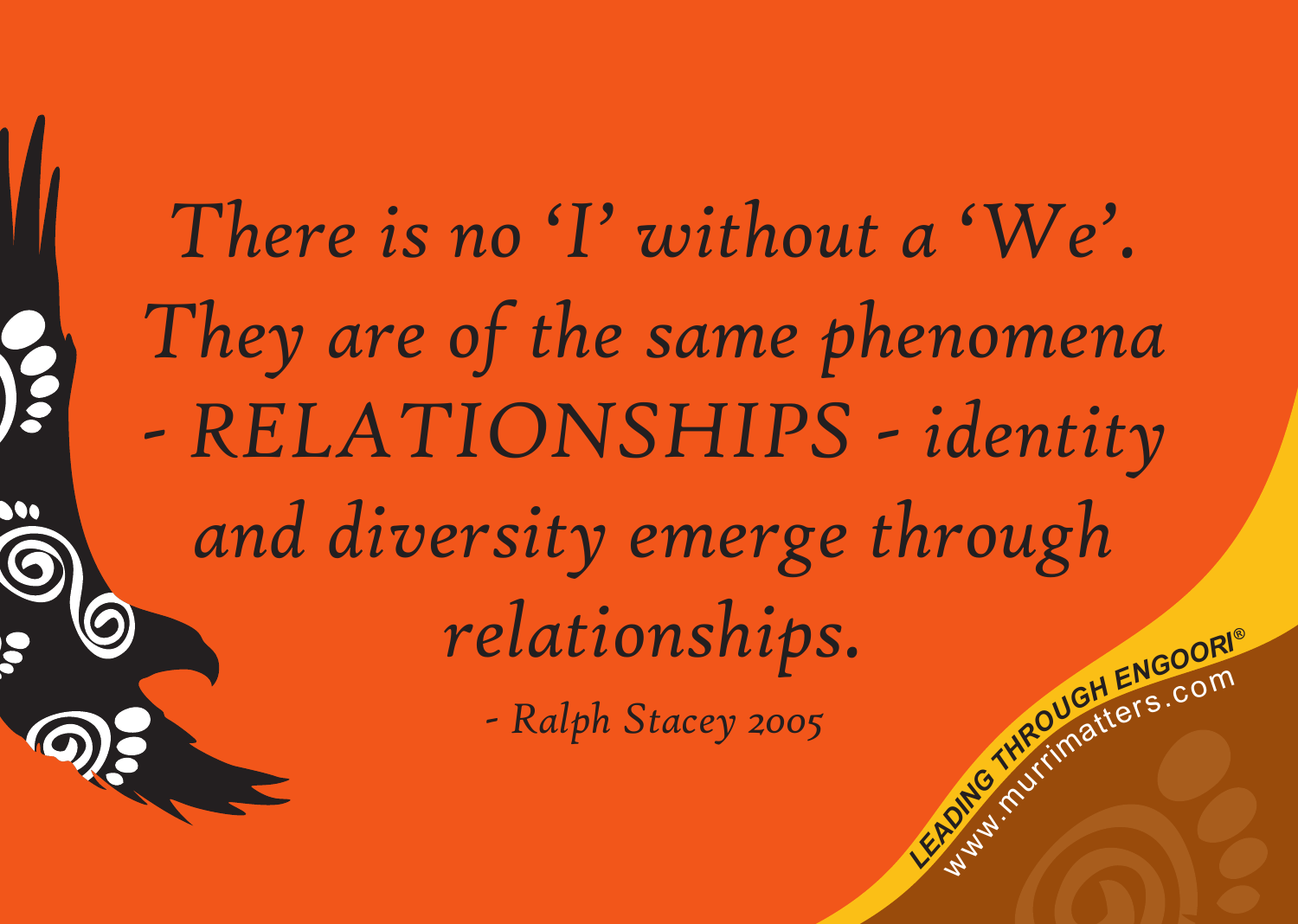#### *Leadership and Culture are the flipsides of the same coin. - Edgar Schein 1992*

**C**<br>Like *dia conditional ENGOORI®* 

meurditers.com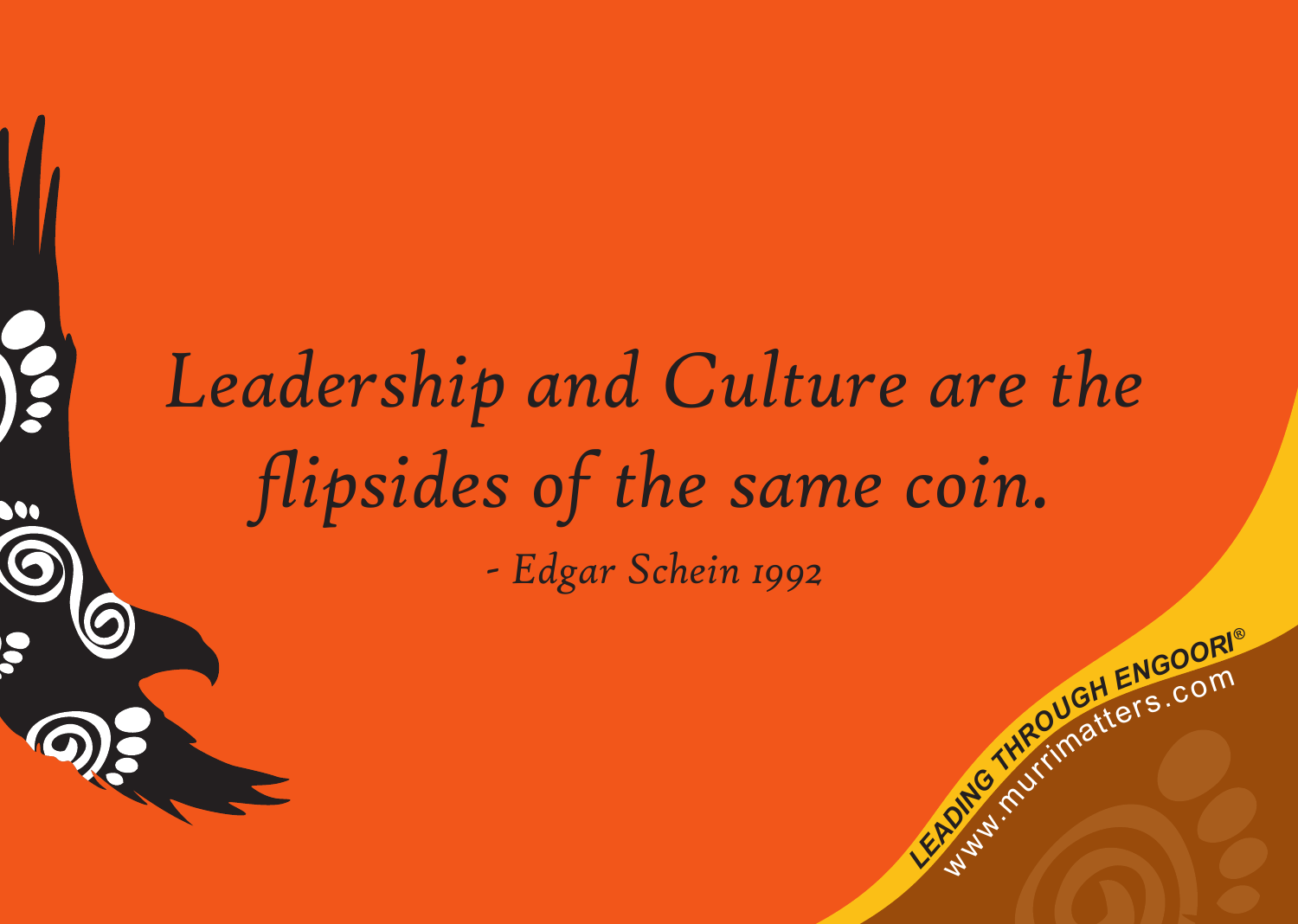**2**<br> **L**earchimers.com<br> **COM**<br> **COM**<br> **COM**  *Social Process • Take a turn • Make a turn • Monitor the theme of the conversation*

 $\bullet$ 

Way.

meurditers.com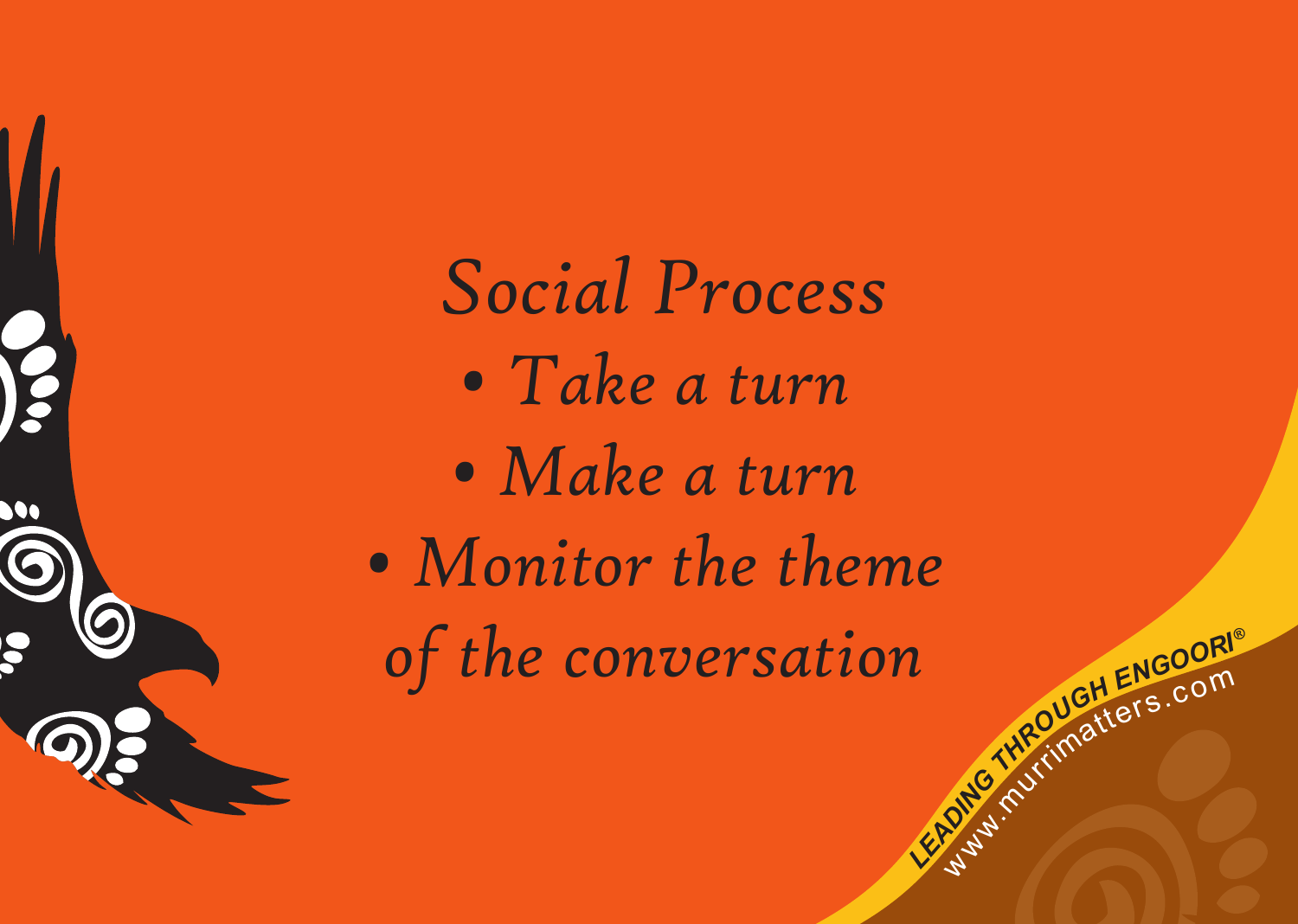**2**<br> **L**ea<sup>dro</sup>natiers.com *Changing the conversation is ACTION!*

#### *Facilitative*  Leadership Change the

 $\bullet$ 

*conversation*

#### *Change the pattern of thinking*

Way.

meurditers.com

*Change the behaviours and habits* 

*Change the cultures and outcomes*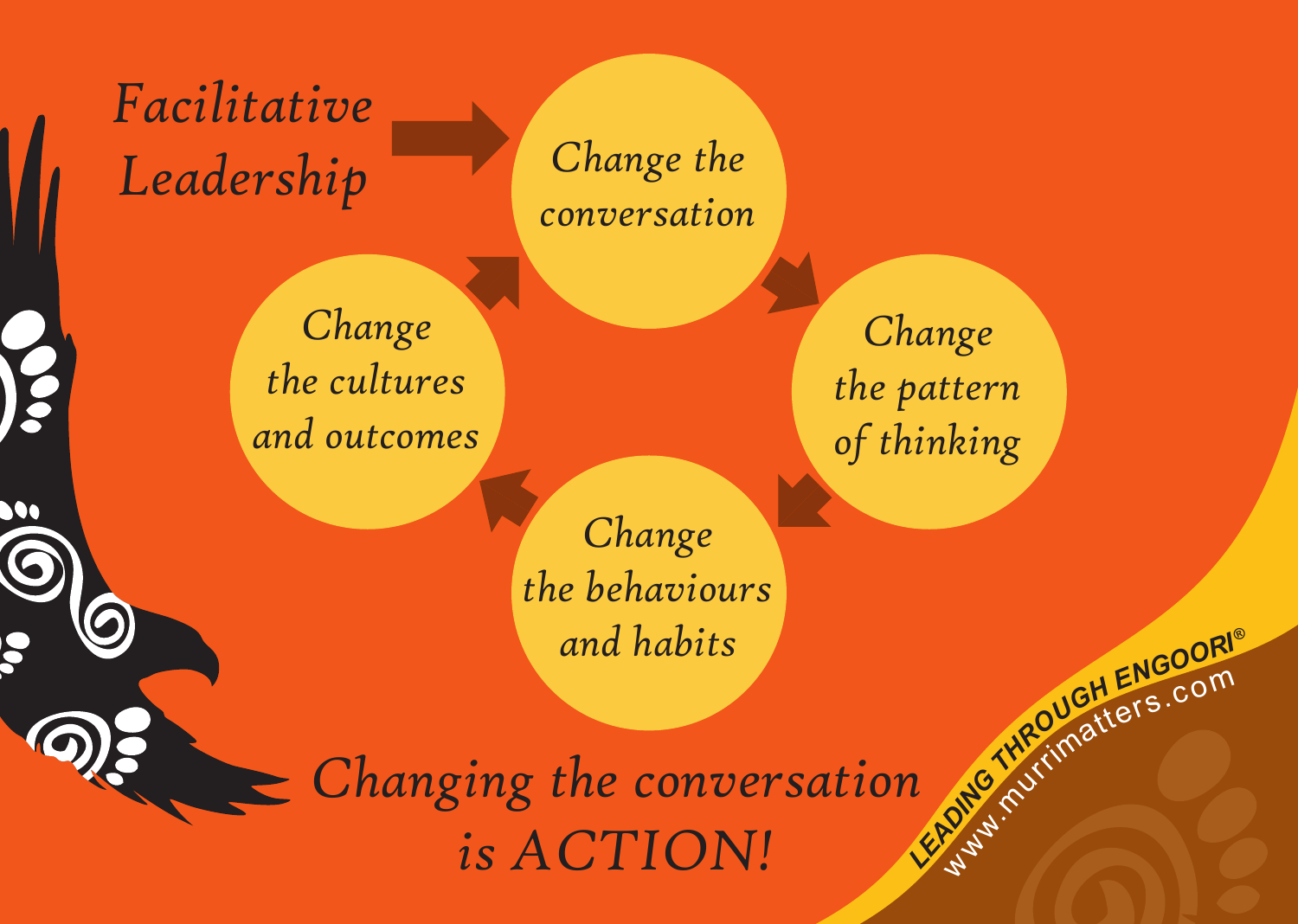### *There is more diversity within groups than between them*

**C**<br>Like *dia conditional ENGOORI®* 

meurditers.com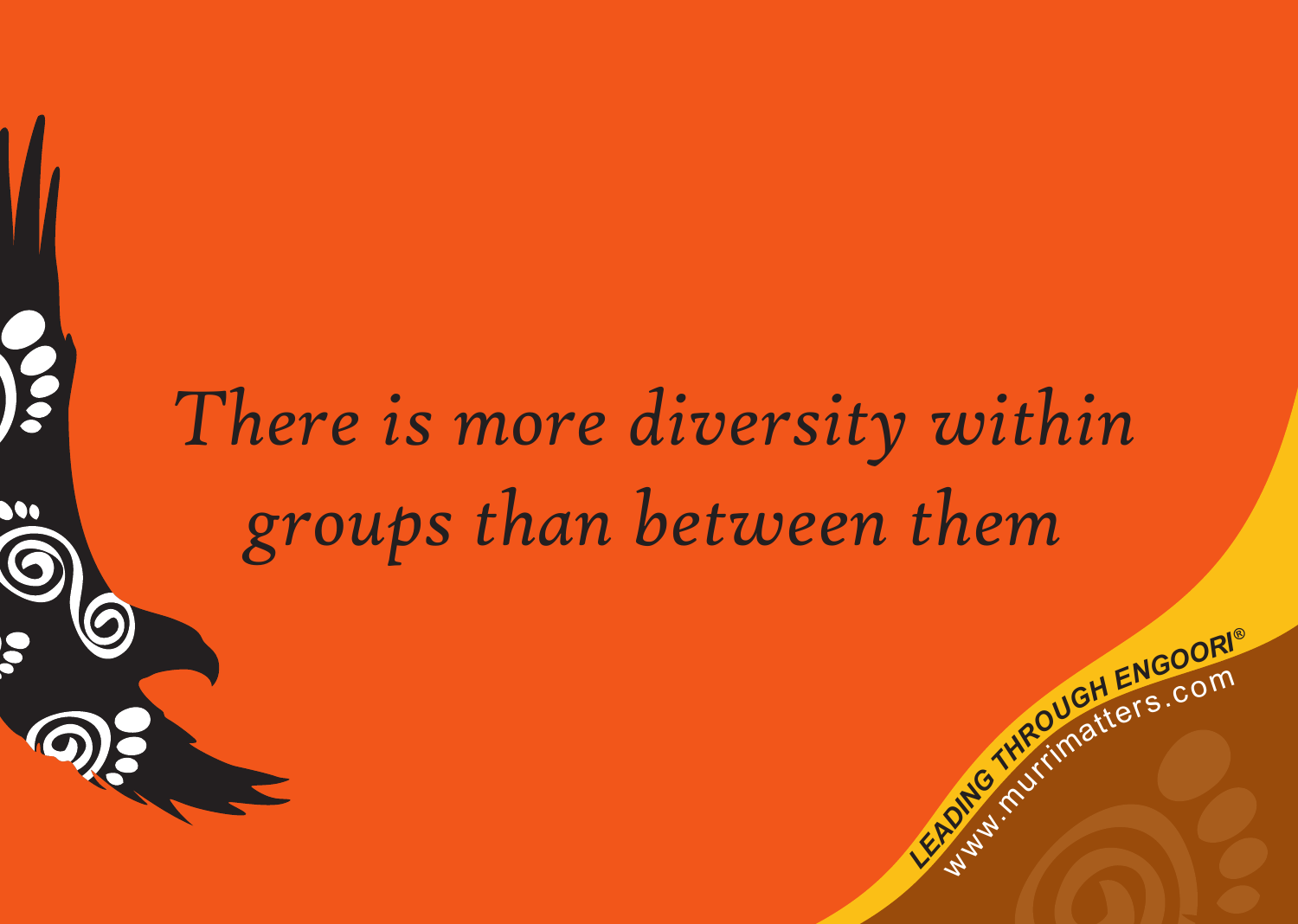**C**<br>Like *dia conditional ENGOORI®* meurditers.com *When dealing with complex challenges, the question of the truth is irrelevant… multiple perspectives are all we have to work with.*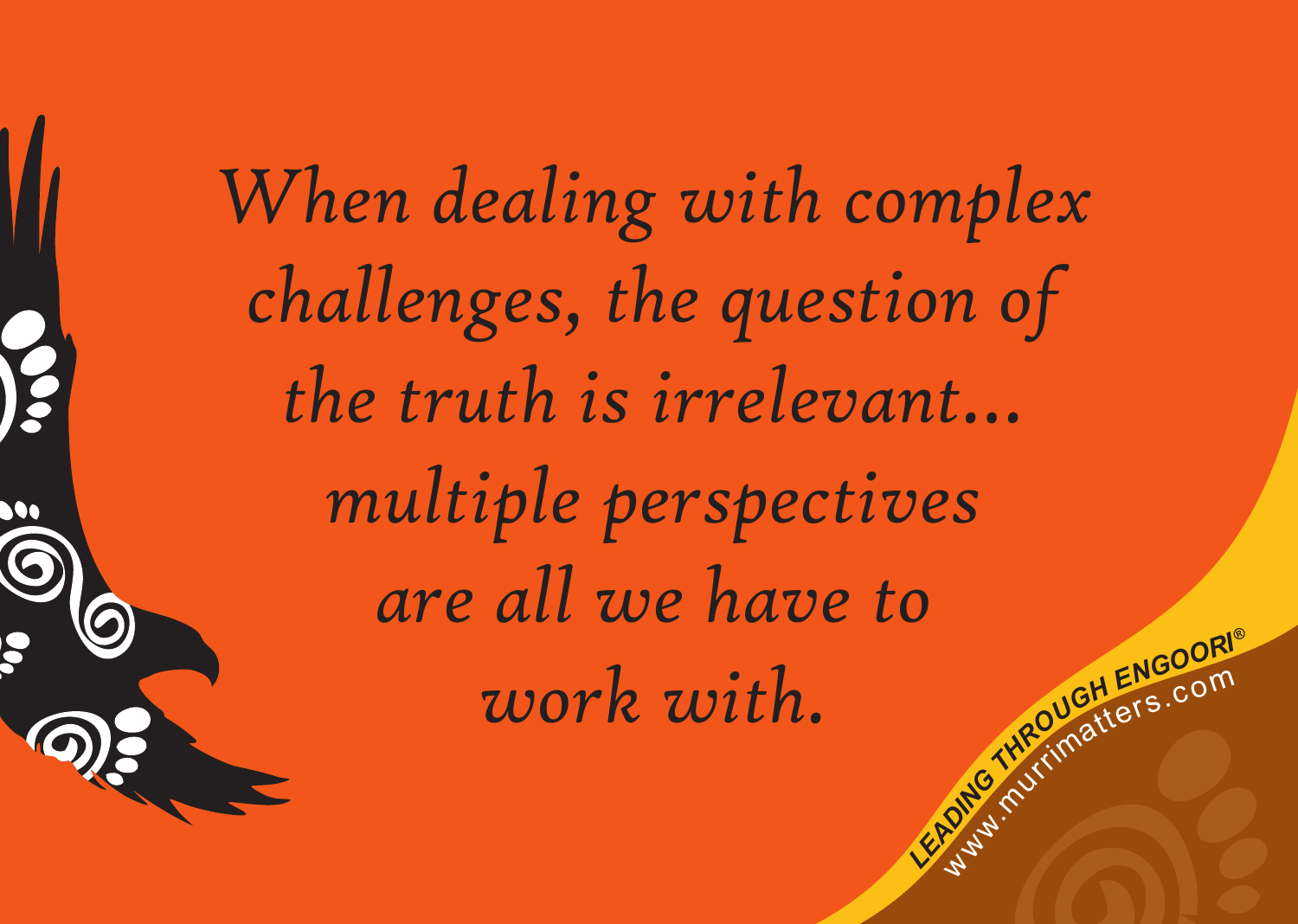## *When you're dealing with complexity, culture beats strategy any day*

**C**<br>Like *dia conditional ENGOORI®* 

meurditers.com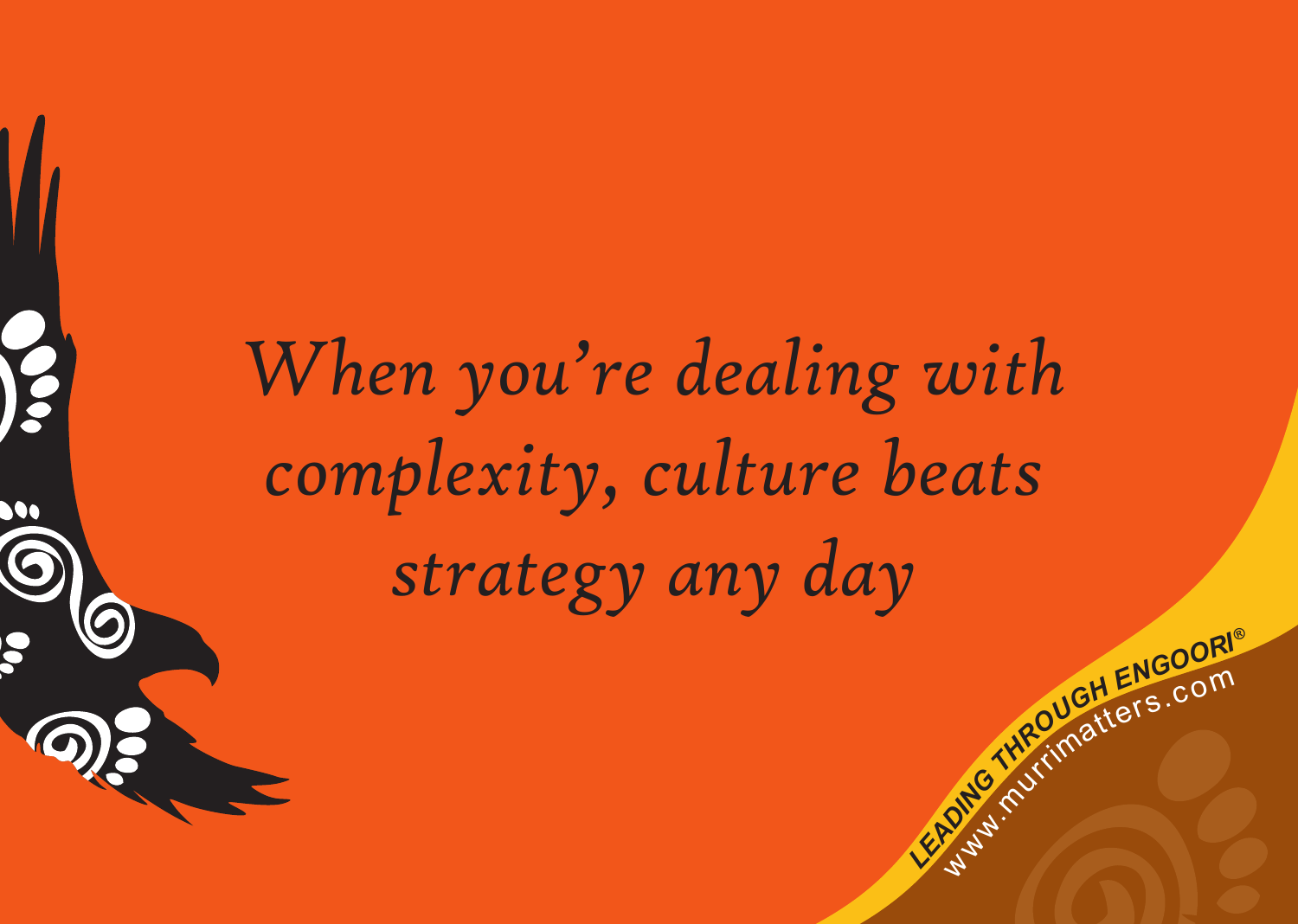# **C**<br>Like *dia conditional ENGOORI® The Three great mysteries: air to a bird, water to a fish, mankind to himself. - India Proverb*

Way.

meurditers.com